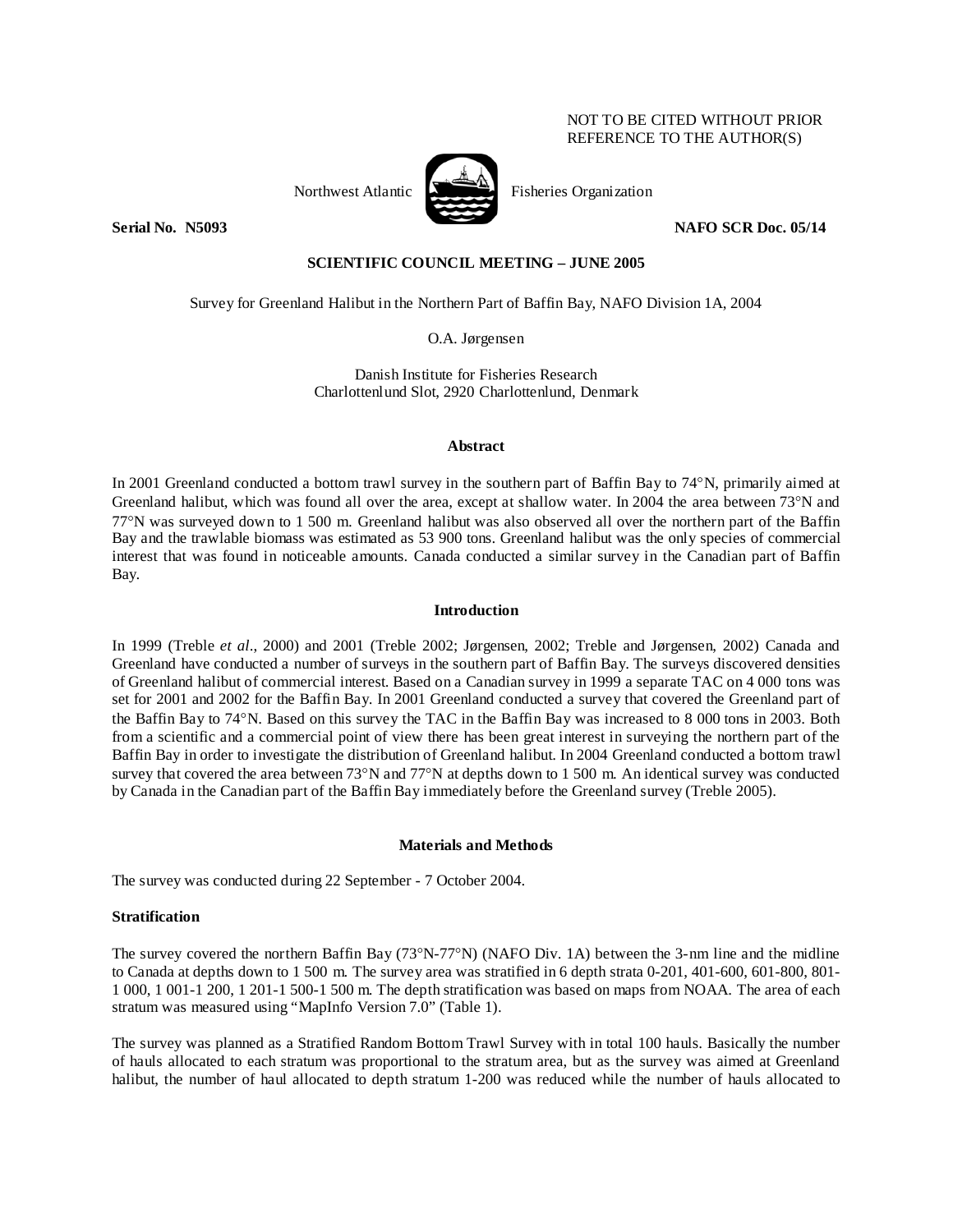deeper strata was increased. The hauls were distributed according to (Kingsley *et al*., 2004) whom method combines the use of a minimum between-stations-distance rule (buffer zone) with a random allocation scheme.

### **Vessel and gear**

The survey was conducted by the 722 GRT trawler *PAAMIUT*, using an *ALFREDO III* trawl with a mesh size on 140 mm and a 30-mm mesh-liner in the cod-end. The ground gear was of the rock hopper type. The trawl doors were Greenland Injector weighing 2 700 kg. Further information about trawl and gear is given in Jørgensen, 1998b. A Furuno net sonde mounted on the head rope measured net height. SCANMAR sensors measured the distance between the trawl doors. Wingspread, taken as the distance between the outer bobbins, was calculated as:

distance between outer bobbins =  $10.122 +$  distance between trawl doors  $* 0.142$ 

This relationship was estimated based on flume tank measurements of the trawl and rigging used in the survey (Jørgensen, 1998b).

# **Trawling procedure**

Towing time was usually 30 min, but towing times down to 15 min were accepted. Average towing speed was 3.0 kn. Towing speed was estimated from the start and end positions of the haul, or in a few cases based on GPS observations (mean of records made every 5 min. during the haul). Trawling took place day and night.

### **Water temperature**

Near-bottom temperatures were measured, by  $0.1^{\circ}$ C, by a Seamon sensor mounted on a trawl door.

Further, temperature and salinity was measured in the entire water column by CTD at 25 stations.

# **Handling of the catch**

After each haul the catch was sorted by species and weighed to nearest 0.1 kg and the number of specimens recorded. Most fish species were sexed and measured as total length (TL) to 1.0 cm below. Grenadiers were measured as pre anal fin length (AFL) to 0.5 cm below. In case of large catches sub-samples of the catch were measured. Sub-samples always comprised of at least 200 specimens.

Biomass and abundance estimates were obtained by applying the swept area method (estimated trawling speed \* estimated bobbin spread\*trawling time) taking the catchability coefficient as 1.0. All catches were standardized to 1 km2 swept prior to further calculations

Otoliths for age determination of Greenland halibut ( $n = 208$ ) were soaked in water and read in transparent light. Age distributions were estimated using age/length keys and survey length frequencies pooled in 3-cm groups.

# **Results and Discussion**

In total 75 hauls of which 62 were successful were made, giving a mean coverage of the surveyed area on 1701  $km<sup>2</sup>$ per haul (Table 1). The number of tows was reduced compared to the 100 planned due to technical problems and long time spent on searching for trawlable bottom. Haul by haul information on catches of Greenland halibut, position, depth, temperature, etc. is given in Appendix 1.

In total 44 species or groups of species were recorded (Appendix 2).

The only species besides Greenland halibut that were caught in noticeable amounts were *Boreogadus saida, Actogadus glacialis* and *Raja hyperborea*. Otherwise a number of Liparidae and *Lycodes* spp. were relatively common (Appenidx 2).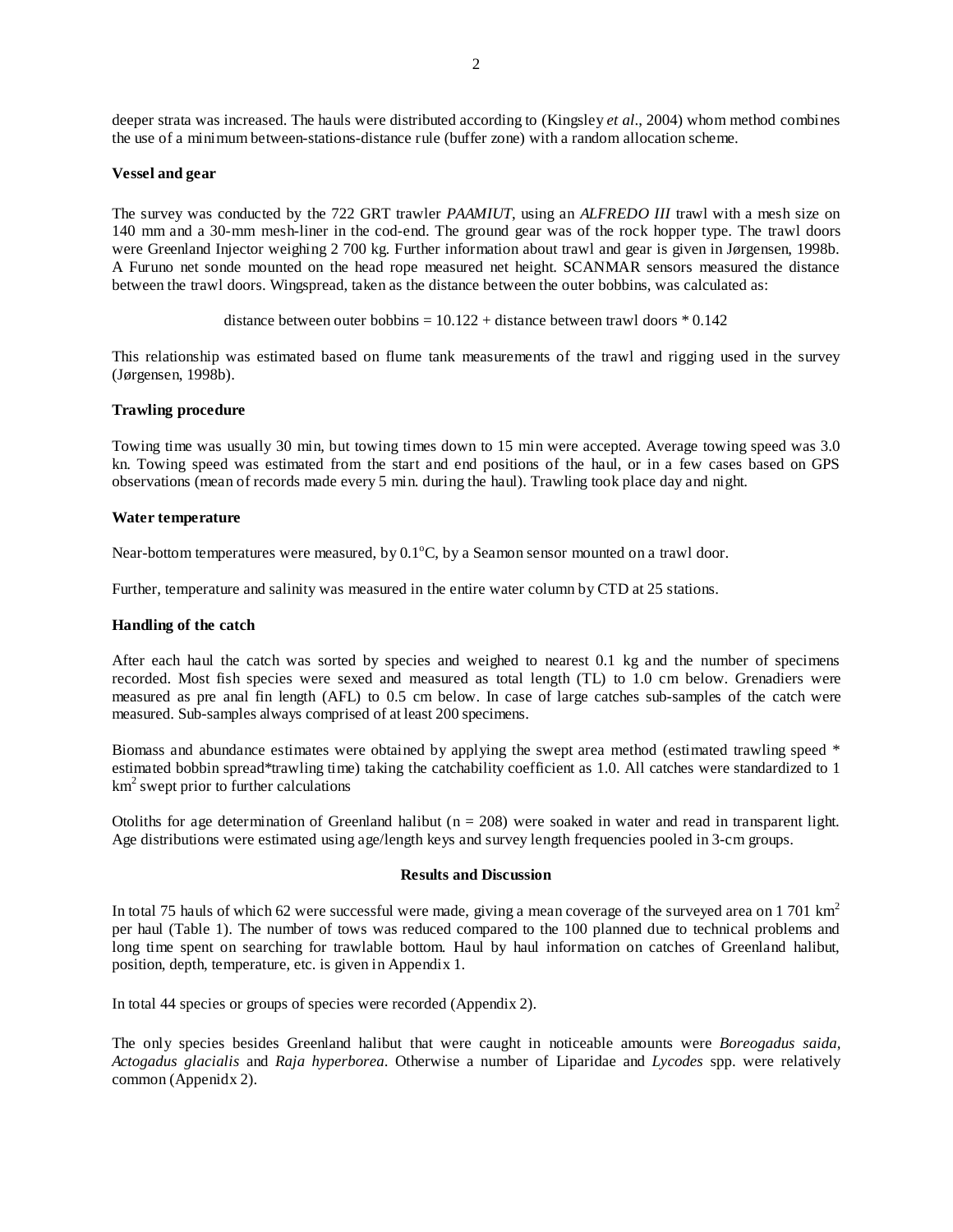### **Greenland halibut (***Reinhardtius hippoglossoides***)**

Greenland halibut was caught in all hauls except six which were all <243 m (Fig. 1). The swept area biomass was estimated at 53 867.4 tons (S.E. 6 892.7). The highest density, 3.62 tons per  $km^2$ , was found at depth between 1 001-1 200 m (Table 2), while the largest biomass was found in depth stratum 601-800 m. Generally the densities were higher in most strata compared to the same depth strata in Div. 1CD.

The abundance was estimated at 77.948\*10<sup>6</sup> (S.E 9.325\*10<sup>6</sup>) with the highest concentrations (3 282.6 specimens per  $km<sup>2</sup>$ ) at depth between 1 001-1 200 m and the highest abundance in depth stratum 601-800 (Table 3). The abundance per  $km^2$  is comparable and at several depth strata higher than in Div. 1CD. It is noteworthy that the abundance per  $km^2$  at depth between 401 and 600 m is about 10 times higher in Baffin Bay compared to Div 1C (no obs. from Div. 1D).

Estimated abundance by age is given in Table 4.

The length ranged from 15 cm to 84 cm. Generally the length distributions in the different depth strata were dominated by a single mode and fish size increased with depth (Fig. 2) The three deep strata 801-100, 101-1 200 and 1 201-1 500 m were dominated by a single mode around 48 cm. which is also seen in the deeper strata in Div 1D. The overall length distribution was dominated by two modes one at 30 cm mainly originating from the large 401-600 m dept stratum and one at 45 cm (Fig. 3)

The age ranged from 1 to 16 years. Generally the age increased by depth but the age composition in the depth strata >801 were dominated by a mode around age 7 (Fig. 4). The overall age distribution (weighted by stratum area) was dominated by the ages 3 to 7 with age 7 being slightly more dominant than the other (Fig. 5).

Mean weight and mean length at age was slightly lower compared to Div. 1CD. The survey in 1CD took place about one month later than the survey in Baffin Bay and further can the growth have been affected by the generally colder water temperatures in Baffin Bay. Mean weight - and length at age is given in Table 5.

Females seems to start maturing at age 9 but only 1 female showed maturation at stage 3 i.e. 1-2 mm eggs with a mixture of clear and turbid eggs Table 6. In Div. 1CD maturation starts at age 7 and 100% maturation was reached at age 11 (Jørgensen, 2005). It is hence doubtful if any spawning takes place in the Baffin Bay. The survey in an 1999 and 2001 as well as sampling from commercial gill net vessels, also showed little evidence for spawning in the area

#### **Temperature**

The bottom temperature ranged from -0.65 to 1.92°C and the mean temperature increased gradually from 0.11°C at depth stratum 1-200 m to 1.00°C at depth stratum 601-800 to decrease gradually to 0.13°C at depth stratum 1 201-1 500 m. (Table 7).

# **References**

- Jørgensen O.A. 2002. Survey for Greenland Halibut in NAFO Division 1A-1D, 2001. NAFO SCR Doc. 02/30. Serial No. N4637, 31 pp.
- Jørgensen O.A. 2005. Survey for Greenland Halibut in NAFO Division 1C-1D, 2005. NAFO SCR Doc. 05/13. Serial No. N5092, 27 pp.
- Kingsley, M.C.S., P. Kanneworff and D.M. Carlsson. 2004. Buffered random sampling: a sequential inhibited spatial point process applied to sampling in trawl survey for northern shrimp *Pandalus borealis* in West Greenland waters. ICES J. Mar. Sci. 61:12-24.

Treble, M.A. 2002. Analysis of data from the 2001 trawl survey in NAFO Subarea 0. NAFO SCR Doc. 02/46.

Treble, M.A. 2005. Analysis of data from the 2004 trawl survey in NAFO Subarea 0A. NAFO SCR Doc. 05/56.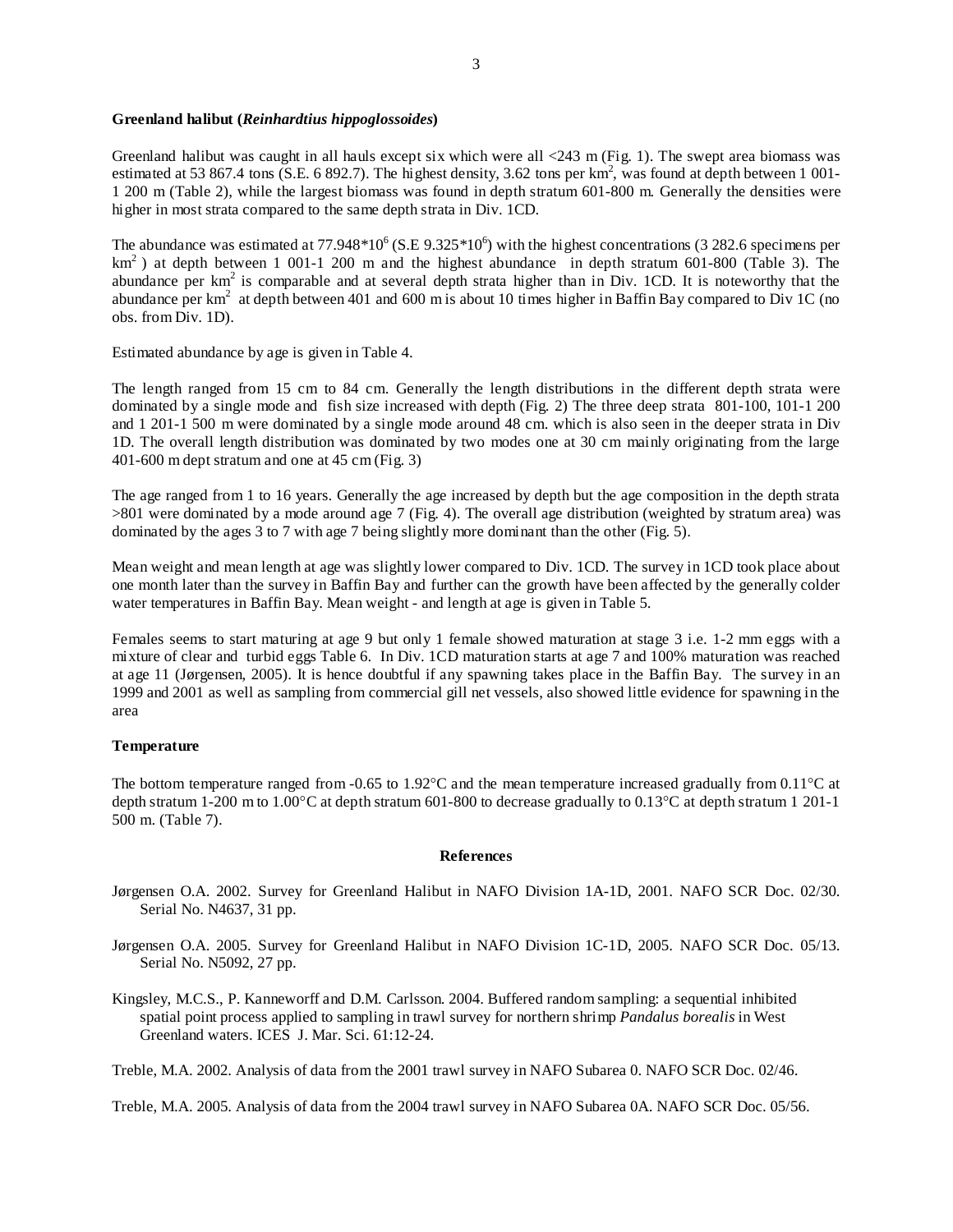- Treble, M.A., W.B. Brodie, W.R. Bowering and O.A. Jørgensen. 2000. Analysis of data from a trawl survey in NAFO Division 0A, 1999. NAFO SCR Doc. 00/32.
- Treble, M.A. and O.A. Jørgensen. 2002. Summary of results for Greenland halibut from trawl surveys conducted in NAFO Subareas 0 and 1 from 61°N to 74°N in 2001. NAFO SCR Doc. 02/60.

Table 1. Area (sq. km) of depth strata and number of stations planned ( ) and conducted.

| Depth stratum (m) |           |          |          |          |          |           |           |         |
|-------------------|-----------|----------|----------|----------|----------|-----------|-----------|---------|
| Lattituder.       | $0 - 200$ | 201-400  | 401-600  | 601-800  | 801-1000 | 1001-1200 | 1201-1500 | Sum     |
|                   |           |          |          |          |          |           |           |         |
| 76-77             | 1545.5    | 2648.5   | 7006     | 2007     | 85       |           |           | 13292   |
|                   |           |          |          |          |          |           |           |         |
| 75-76             | 3876      | 10149    | 12611    | 11133    | 603      | 288       |           | 38660   |
| 75-74             | 1328      | 5323     | 5119     | 11179    | 1901     | 1942      | 3509      | 30301   |
|                   |           |          |          |          |          |           |           |         |
| 74-73             | 1348      | 5991     | 8468     | 6005     | 347      | 395       | 660       | 23214   |
|                   |           |          |          |          |          |           |           |         |
| Sum               | 8097.5    | 24111.5  | 33204    | 30324    | 2936     | 2625      | 4169      | 105467  |
|                   |           |          |          |          |          |           |           |         |
| $\%$              | 7.677757  | 22.86165 | 31.48283 | 28.75212 | 2.783809 | 2.48893   | 3.952895  | 100     |
| Stations.         | 4(5)      | 6(18)    | 16(28)   | 20(29)   | 7(7)     | 4(5)      | 5(8)      | 62(100) |
|                   |           |          |          |          |          |           |           |         |

Table 2. Biomass (tons) of Greenland halibut by depth stratum, 2004.

| Stratum(m)  | Area    | Hauls | Mean sq km | <b>Biomass</b> | <b>SE</b> |
|-------------|---------|-------|------------|----------------|-----------|
| $001 - 200$ | 8097.5  | 4     | 0          | 0.0            | 0.0       |
| 201-400     | 24111.5 | 6     | 0.0375     | 904.8          | 429.2     |
| $401 - 600$ | 33204.0 | 16    | 0.3157     | 10482.4        | 1607.7    |
| $601 - 800$ | 30324.0 | 20    | 0.6399     | 19404.0        | 3457.1    |
| 801-1000    | 2936.0  |       | 1.4272     | 4190.2         | 534.0     |
| 1001-1200   | 2625.0  | 4     | 3.6231     | 9510.7         | 4505.6    |
| 1201-1500   | 4169.0  | 5     | 2.2488     | 9375.4         | 3493.3    |
| A11         |         |       | 0.5108     | 53867.4        | 6892.7    |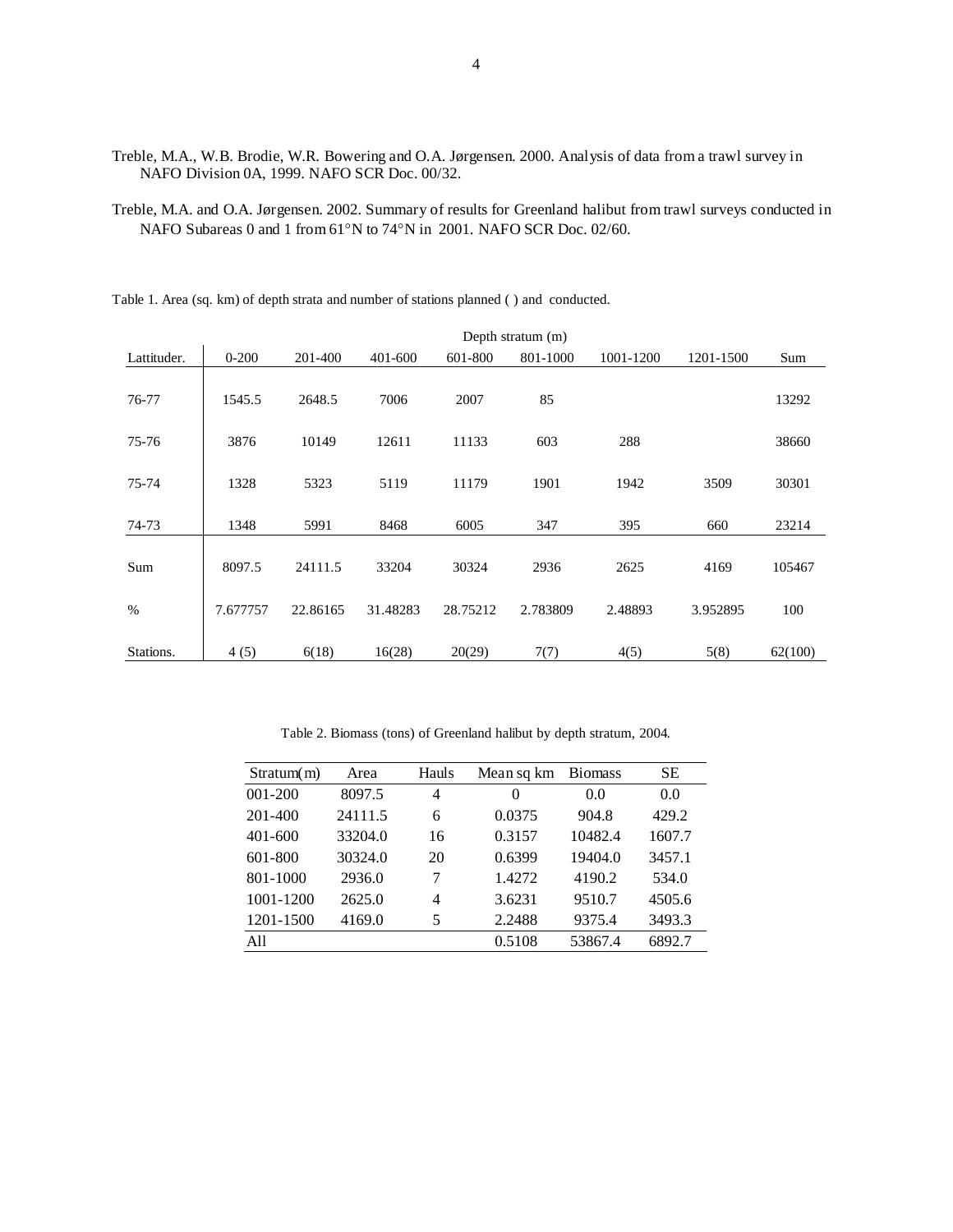| Stratum(m)  | Area    | Hauls |        | Mean sq km Abundances | SE.      |
|-------------|---------|-------|--------|-----------------------|----------|
| 001-200     | 8097.5  | 4     | 0.0    | 0                     | 0        |
| 201-400     | 24111.5 | 6     | 80.7   | 1944844               | 1039258  |
| $401 - 600$ | 33204.0 | 16    | 783.7  | 26021463              | 5307380  |
| $601 - 800$ | 30324.0 | 20    | 965.3  | 29271462              | 5940380  |
| 801-1000    | 2936.0  | 7     | 1513.0 | 4442215               | 591967.4 |
| 1001-1200   | 2625.0  | 4     | 3282.6 | 8616777               | 3847595  |
| 1201-1500   | 4169.0  | 5     | 1835.3 | 7651292               | 2696735  |
| A11         |         |       | 739.1  | 77948053              | 9325409  |

Table 3. Abundance of Greenland halibut by depth stratum, 2004.

Table 4. Estimated abundance by age of Greenland halibut.

| 1              | 251564   |
|----------------|----------|
| $\overline{c}$ | 4970004  |
| 3              | 13649838 |
| 4              | 12337551 |
| 5              | 12836298 |
| 6              | 10468719 |
| 7              | 14812521 |
| 8              | 6023319  |
| 9              | 1705798  |
| 10             | 358734   |
| 11             | 249044   |
| 12             | 94894    |
| 13             | 41057    |
| 14             | 50591    |
| 15             | 63428    |
| 16             | 34693    |
|                | 77948052 |

Table 5. Mean weight and mean length-at-age of Greenland halibut.

| Age | Weight | S.E.  | Length | S.E. | N  |
|-----|--------|-------|--------|------|----|
| 4   | 0.427  | 0.020 | 37.2   | 0.6  | 10 |
| 5   | 0.574  | 0.020 | 40.8   | 0.4  | 39 |
| 6   | 0.777  | 0.025 | 44.8   | 0.4  | 30 |
| 7   | 1.121  | 0.036 | 49.3   | 0.4  | 47 |
| 8   | 1.475  | 0.038 | 54.3   | 0.4  | 35 |
| 9   | 1.794  | 0.045 | 58.1   | 0.5  | 23 |
| 10  | 2.128  | 0.123 | 60.6   | 1.0  | 7  |
| 11  | 2.747  | 0.118 | 66.3   | 0.7  | 7  |
| 12  | 3.100  | 0.376 | 67.7   | 2.8  | 3  |
| 13  | 3.428  | 0.148 | 71.5   | 0.5  | 2  |
| 14  | 3.803  | 0.113 | 72.0   | 2.0  | 2  |
| 15  | 6.098  | 0.828 | 81.0   | 3.0  | 2  |
| 16  | 5.785  |       | 81.0   |      |    |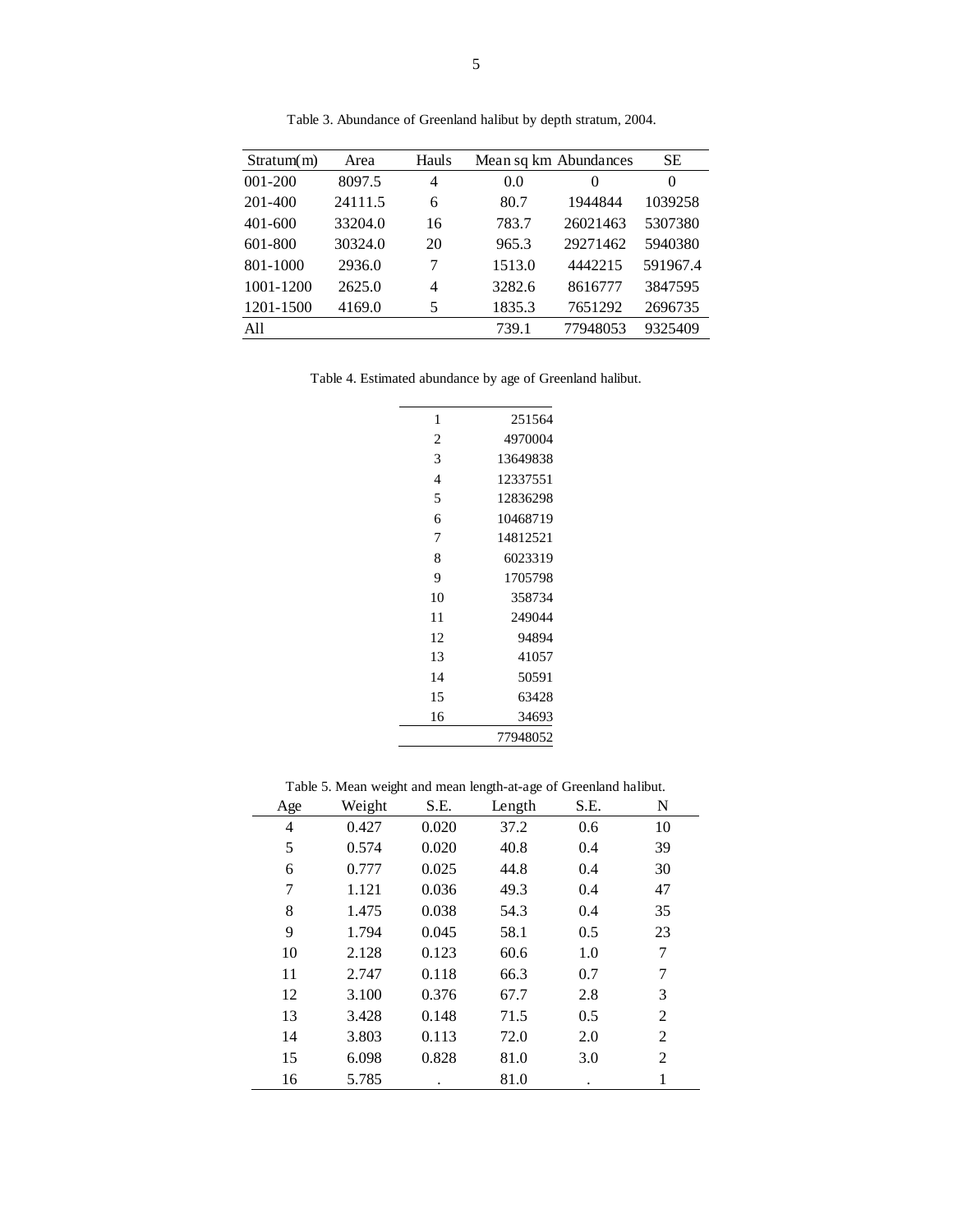| Age |      | n        |    |    |
|-----|------|----------|----|----|
|     | 1    | 2        | 3  |    |
| 4   | 100  | 0        | 0  | 8  |
| 5   | 100  | 0        | 0  | 17 |
| 6   | 100  | 0        | 0  | 9  |
| 7   | 100  | 0        | 0  | 27 |
| 8   | 100  | $\Omega$ | 0  | 22 |
| 9   | 94.1 | 5.9      | 0  | 17 |
| 10  | 83.3 | 16.7     | 0  | 6  |
| 11  | 71.4 | 28.6     | 0  | 7  |
| 12  | 66.7 | 33.3     | 0  | 3  |
| 13  | 100  | 0        | 0  | 2  |
| 14  | 0    | 100      | 0  | 2  |
| 15  | 50   | 0        | 50 | 2  |
| 16  | 0    | 100      | 0  |    |

Table 6. Maturity-at-age in percent, females, 1 immature, 2-3 maturing.

Table 7. Mean temperature, S.E and number of observations by depth stratum.

| Depth Stratum | Temp $\mathrm{^{\circ}C}$ | S.E  | n  |
|---------------|---------------------------|------|----|
| $1-200$       | 0.11                      | 0.23 | 10 |
| 201-400       | 0.70                      | 0.33 |    |
| 401-600       | 0.79                      | 0.22 | 17 |
| 601-800       | 1.00                      | 0.07 | 23 |
| 801-1000      | 0.59                      | 0.09 |    |
| 1001-1200     | 0.38                      | 0.11 | 5  |
| 1201-1500     | 0.13                      | 0.09 |    |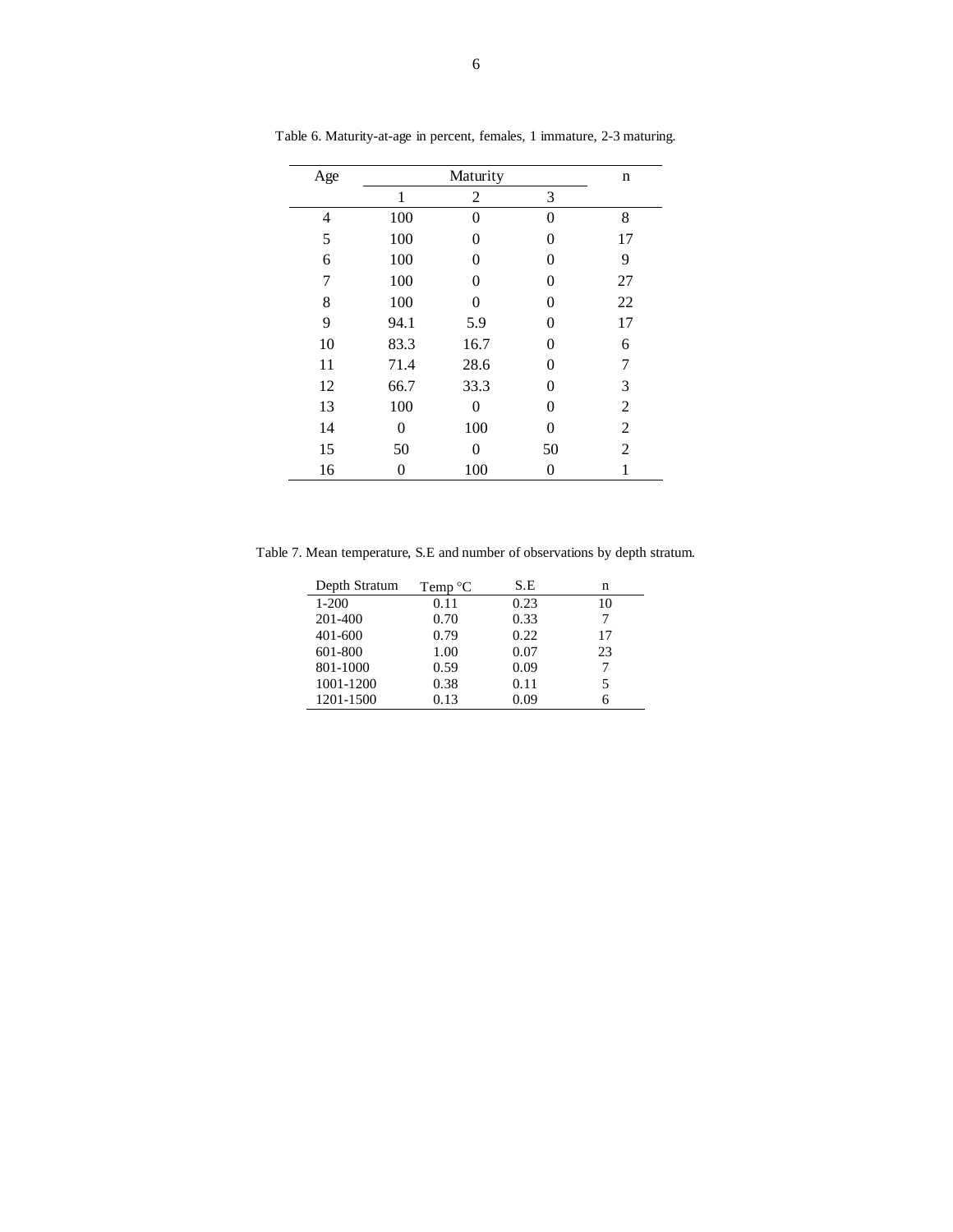

Fig. 1. Distribution of catches of Greenland halibut in 2004 in  $\text{kg}\:\text{km}^{\text{-2}}$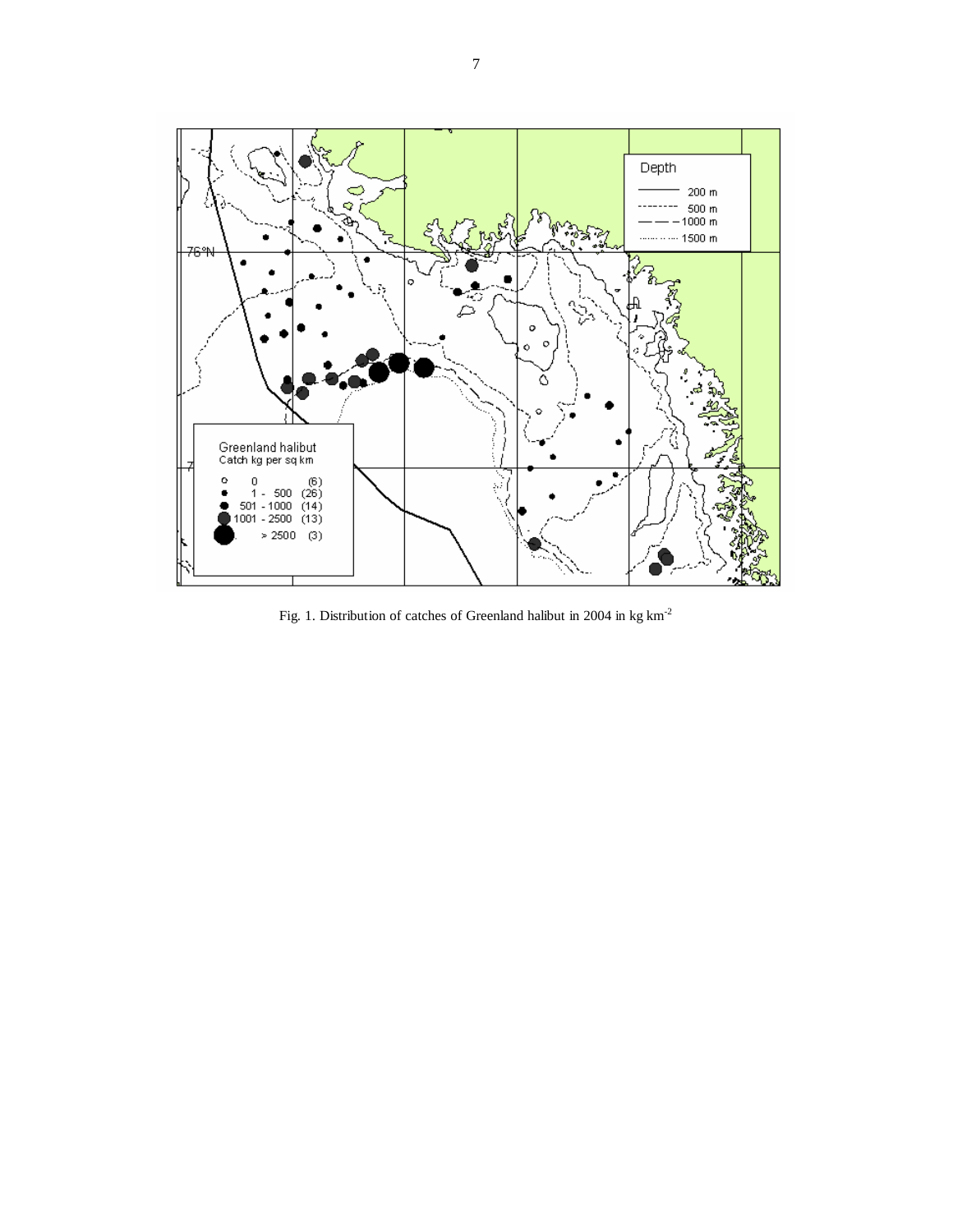

Fig. 2. Length distribution in numbers/km<sup>2</sup> of Greenland halibut (3 cm groups) by depth stratum Note different scales on y-axis.



Fig. 3. Over all length distribution of Greenland halibut in numbers (weighted by stratum area).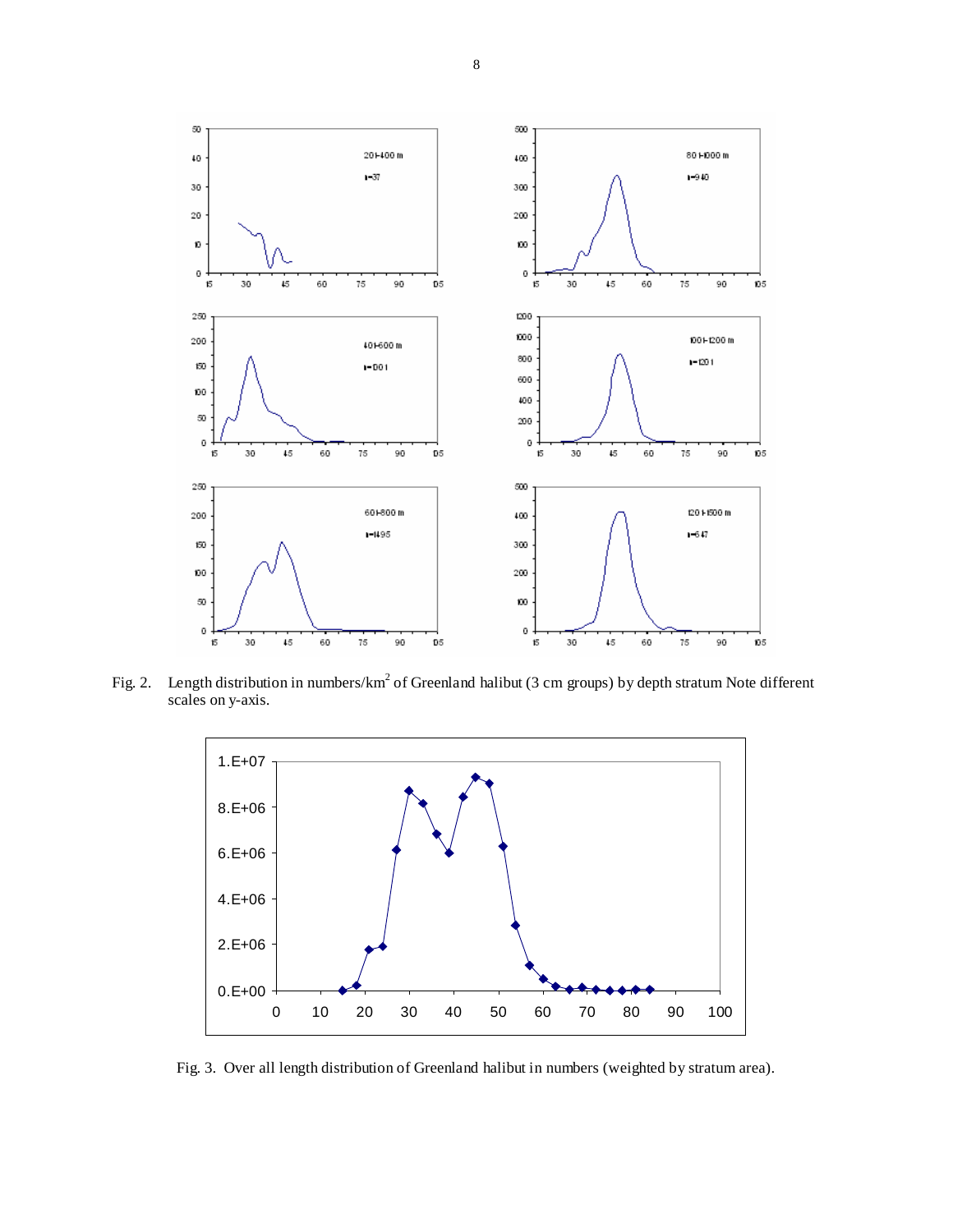

Fig. 4. Age distribution (number km<sup>-2</sup>) by depth stratum Note different scales on y-axis.



Fig. 5. Over all age distribution of Greenland halibut in numbers.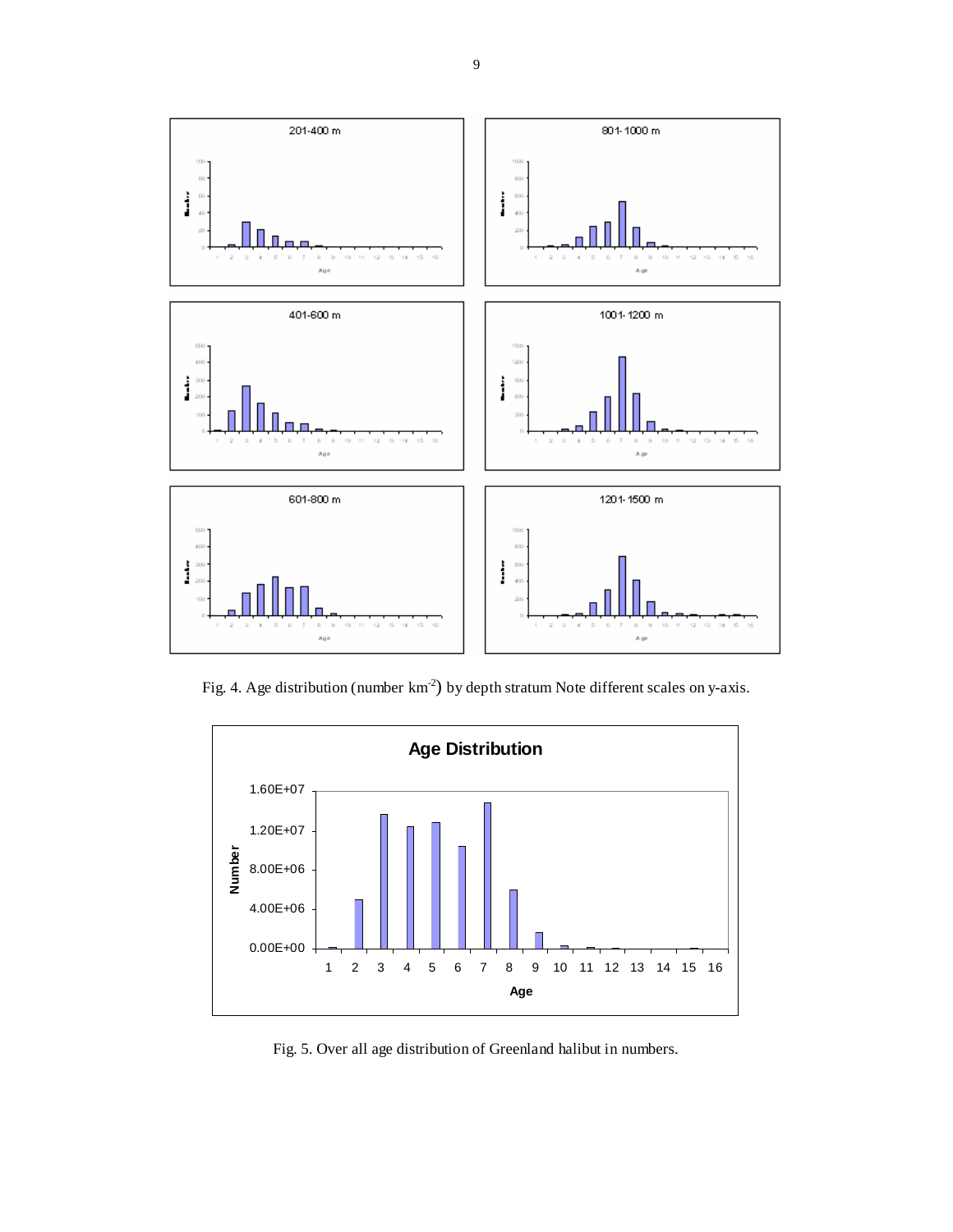|                  |        |                  |        | Grl. halibut |          |         |                             |         |
|------------------|--------|------------------|--------|--------------|----------|---------|-----------------------------|---------|
| St. No           | Day    | Month            | Depth  | S. Area      | Duration | Temp.   | Number                      | Weight  |
| $\mathfrak{Z}$   | 23     | $\overline{9}$   | 680.5  | 0.0885       | 30       | 1.2     | 23                          | 14.6    |
| 5                | 23     | 9                | 716.0  | 0.0835       | 30       | 1.2     | 25                          | 19.0    |
| $\boldsymbol{7}$ | 24     | $\mathbf{9}$     | 756.5  | 0.0838       | 30       | 1.5     | 121                         | 52.9    |
| $\,8\,$          | 24     | 9                | 787.0  | 0.0417       | 15       | 1.5     | 172                         | 98.2    |
| 9                | 24     | 9                | 585.5  | 0.0857       | 30       | 1.6     | 137                         | 56.5    |
| 10               | 24     | $\boldsymbol{9}$ | 501.0  | 0.0820       | 30       | 1.6     | 193                         | 50.8    |
| 11               | 24     | $\overline{9}$   | 243.5  | 0.0519       | 15       | 1.3     | $\boldsymbol{0}$            | $0.0\,$ |
| 12               | 24     | 9                | 456.5  | 0.0796       | 30       | 1.3     | 48                          | 13.2    |
| 13               | 25     | 9                | 677.5  | 0.0907       | 30       | 0.1     | 34                          | 17.8    |
| 14               | 25     | 9                | 653.5  | 0.0816       | 30       | 0.0     | 100                         | 51.4    |
| 15               | 25     | $\mathbf{9}$     | 153.5  | 0.0643       | 30       | $-0.5$  | $\boldsymbol{0}$            | $0.0\,$ |
| 16               | 25     | 9                | 861.5  | 0.0933       | 31       | 0.6     | 161                         | 137.0   |
| 17               | 25     | 9                | 359.5  | 0.0698       | 30       | 0.6     | $\overline{\mathbf{4}}$     | 1.9     |
| $20\,$           | 26     | $\boldsymbol{9}$ | 562.5  | 0.0334       | 18       | $-0.4$  | 12                          | 7.3     |
| 21               | 26     | $\overline{9}$   | 427.0  | 0.0764       | 26       | $-0.2$  | 18                          | 10.8    |
| 22               | 26     | 9                | 384.5  | 0.0752       | 30       | $-0.2$  | 21                          | 8.6     |
| $23\,$           | 26     | 9                | 391.0  | 0.0819       | 30       | 0.0     | 9                           | 4.9     |
| 24               | $26\,$ | 9                | 384.5  | 0.0801       | 29       | $-0.1$  | $\ensuremath{\mathfrak{Z}}$ | 1.9     |
| 25               | 26     | $\mathbf{9}$     | 443.5  | 0.0463       | 19       | $-0.3$  | 18                          | 8.3     |
| $26\,$           | $27\,$ | 9                | 494.5  | 0.0668       | 32       | $-0.4$  | 15                          | 11.4    |
| $27\,$           | 27     | 9                | 533.5  | 0.0616       | 24       | $-0.4$  | $\,8\,$                     | 3.0     |
| $28\,$           | 27     | $\mathbf{9}$     | 564.5  | 0.0833       | 30       | $-0.4$  | 28                          | 16.4    |
| $30\,$           | 27     | $\mathbf{9}$     | 592.5  | 0.0678       | 26       | 1.1     | 32                          | 14.2    |
| 31               | 27     | 9                | 589.5  | 0.0866       | 30       | 1.3     | 123                         | 59.6    |
| $32\,$           | 28     | 9                | 629.0  | 0.0826       | 30       | 1.0     | 61                          | 39.1    |
| 33               | 28     | 9                | 724.5  | 0.0874       | 30       | 0.9     | 70                          | 51.1    |
| 34               | 28     | $\mathbf{9}$     | 709.5  | 0.0900       | 30       | 0.9     | 64                          | 55.9    |
| 35               | 28     | 9                | 663.0  | 0.0919       | 30       | 1.0     | 92                          | 63.1    |
| 36               | 28     | 9                | 632.5  | 0.0581       | 20       | 0.9     | 35                          | 27.7    |
| 38               | 28     | 9                | 867.0  | 0.0955       | 30       | 0.7     | 91                          | 80.2    |
| 39               | 29     | 9                | 1072.5 | 0.0976       | 30       | 0.1     | 199                         | 239.2   |
| 40               | 29     | 9                | 1291.5 | 0.0414       | 15       | 0.0     | 35                          | 39.3    |
| 41               | 29     | 9                | 1418.5 | 0.0769       | 28       | $-0.1$  | 65                          | 69.5    |
| 42               | 29     | 9                | 961.5  | 0.0883       | $30\,$   | 0.3     | 130                         | 144.7   |
| 43               | 29     | 9                | 917.5  | 0.0859       | $30\,$   | 0.5     | 57                          | 58.3    |
| 44               | 29     | 9                | 955.5  | 0.0871       | 30       | 0.6     | 150                         | 156.3   |
| 45               | 29     | 9                | 1069.0 | 0.0951       | 30       | 0.2     | 138                         | 168.7   |
| 47               | 30     | $\overline{9}$   | 1315.5 | 0.0890       | 30       | 0.2     | $90\,$                      | 101.2   |
| 48               | 30     | 9                | 846.5  | 0.0841       | $30\,$   | 0.4     | 157                         | 137.3   |
| 49               | 30     | 9                | 785.0  | 0.0924       | 30       | 0.7     | 145                         | 104.4   |
| 50               | 30     | 9                | 1299.5 | 0.0437       | $30\,$   | 0.1     | 100                         | 134.1   |
| 51               | 30     | 9                | 1216.5 | 0.0853       | $30\,$   | $0.6\,$ | 357                         | 442.4   |

Appendix 1. Catch weight and - numbers (not standardised to kg/km<sup>2</sup>) of Greenland halibut by haul. Depth in m, swept area in km<sup>2</sup> and bottom temperature in  $°C$ . 13 hauls have been excluded as invalid.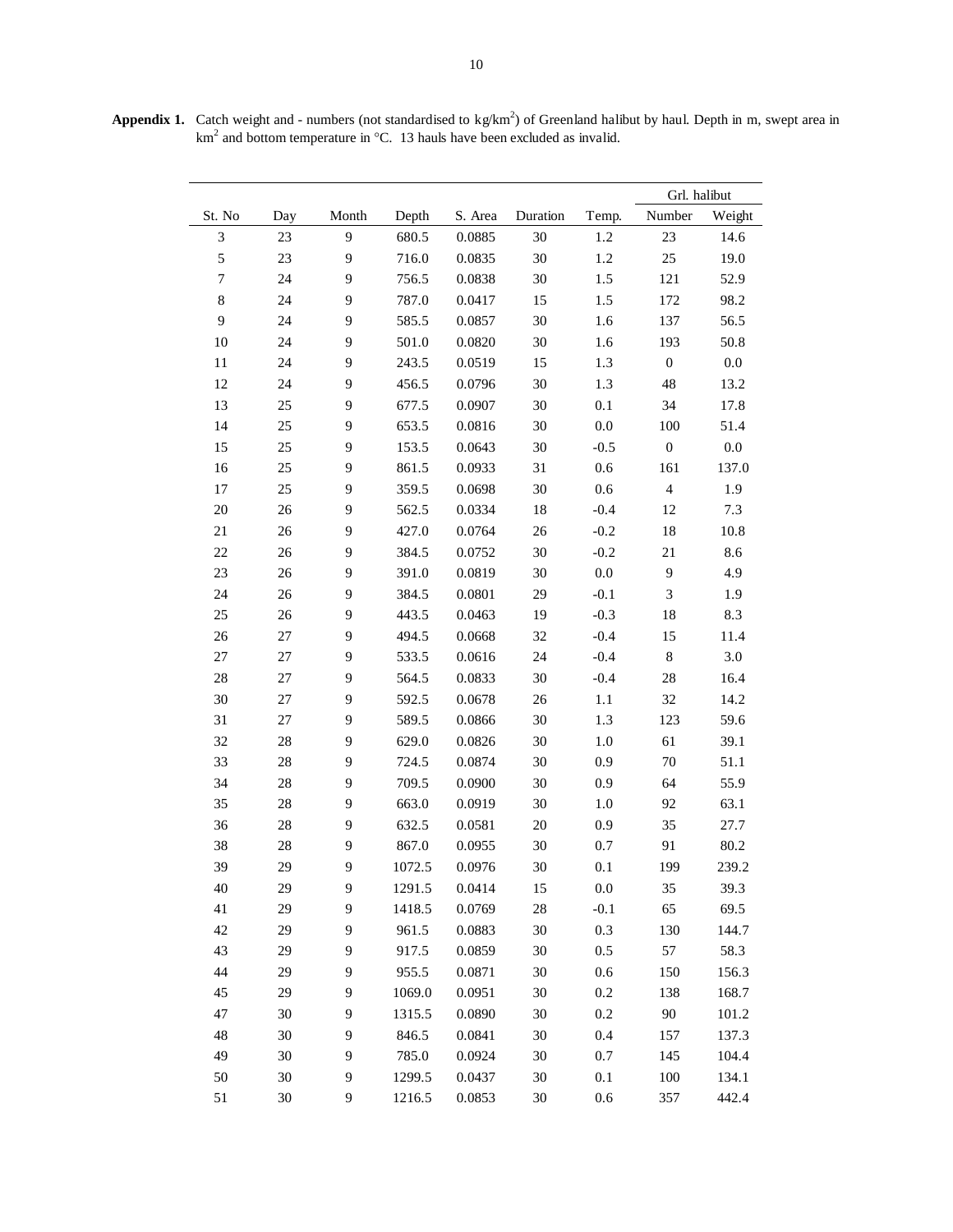**Appendix 1.** (Cont'd)

|        |                             |       |        |         |          |        | Grl. halibut |        |
|--------|-----------------------------|-------|--------|---------|----------|--------|--------------|--------|
| St. No | Day                         | Month | Depth  | S. Area | Duration | Temp.  | Number       | Weight |
| 52     | 30                          | 9     | 1081.0 | 0.0916  | 30       | 0.5    | 702          | 800.7  |
| 53     | $\mathbf{1}$                | 10    | 484.5  | 0.0863  | 30       | 1.0    | 81           | 31.4   |
| 56     | $\overline{c}$              | 10    | 103.5  | 0.0606  | 30       | $-0.5$ | $\mathbf{0}$ | 0.0    |
| 57     | $\overline{2}$              | 10    | 150.5  | 0.0353  | 16       | 0.2    | $\theta$     | 0.0    |
| 59     | $\overline{2}$              | 10    | 161.0  | 0.0653  | 31       | 0.4    | $\theta$     | 0.0    |
| 60     | $\ensuremath{\mathfrak{Z}}$ | 10    | 664.5  | 0.0803  | 30       | 1.6    | 38           | 20.0   |
| 61     | 3                           | 10    | 762.0  | 0.0929  | 30       | 1.2    | 62           | 56.2   |
| 62     | $\ensuremath{\mathfrak{Z}}$ | 10    | 506.0  | 0.0900  | 30       | 1.7    | 144          | 33.0   |
| 63     | 3                           | 10    | 241.5  | 0.0685  | 30       | 1.5    | $\mathbf{0}$ | 0.0    |
| 64     | 3                           | 10    | 567.0  | 0.0699  | 26       | 1.8    | 60           | 25.4   |
| 65     | $\overline{4}$              | 10    | 732.0  | 0.3695  | 30       | 0.9    | 23           | 15.8   |
| 66     | 4                           | 10    | 772.5  | 0.0843  | 30       | 0.8    | 25           | 31.0   |
| 67     | 4                           | 10    | 706.0  | 0.0957  | 30       | 1.0    | 122          | 85.0   |
| 68     | 4                           | 10    | 656.5  | 0.0846  | 30       | 1.0    | 43           | 29.1   |
| 69     | 5                           | 10    | 543.0  | 0.0849  | 30       | 1.5    | 31           | 22.9   |
| 70     | 5                           | 10    | 578.0  | 0.0812  | 30       | 1.3    | 53           | 31.9   |
| 72     | 6                           | 10    | 1008.5 | 0.0818  | 30       | 0.8    | 162          | 125.2  |
| 73     | 7                           | 10    | 771.5  | 0.0772  | 30       | 1.2    | 105          | 77.5   |
| 74     | 7                           | 10    | 779.5  | 0.0895  | 30       | 1.1    | 135          | 100.6  |
| 75     | 7                           | 10    | 841.5  | 0.0886  | 30       | 1.1    | 194          | 171.9  |